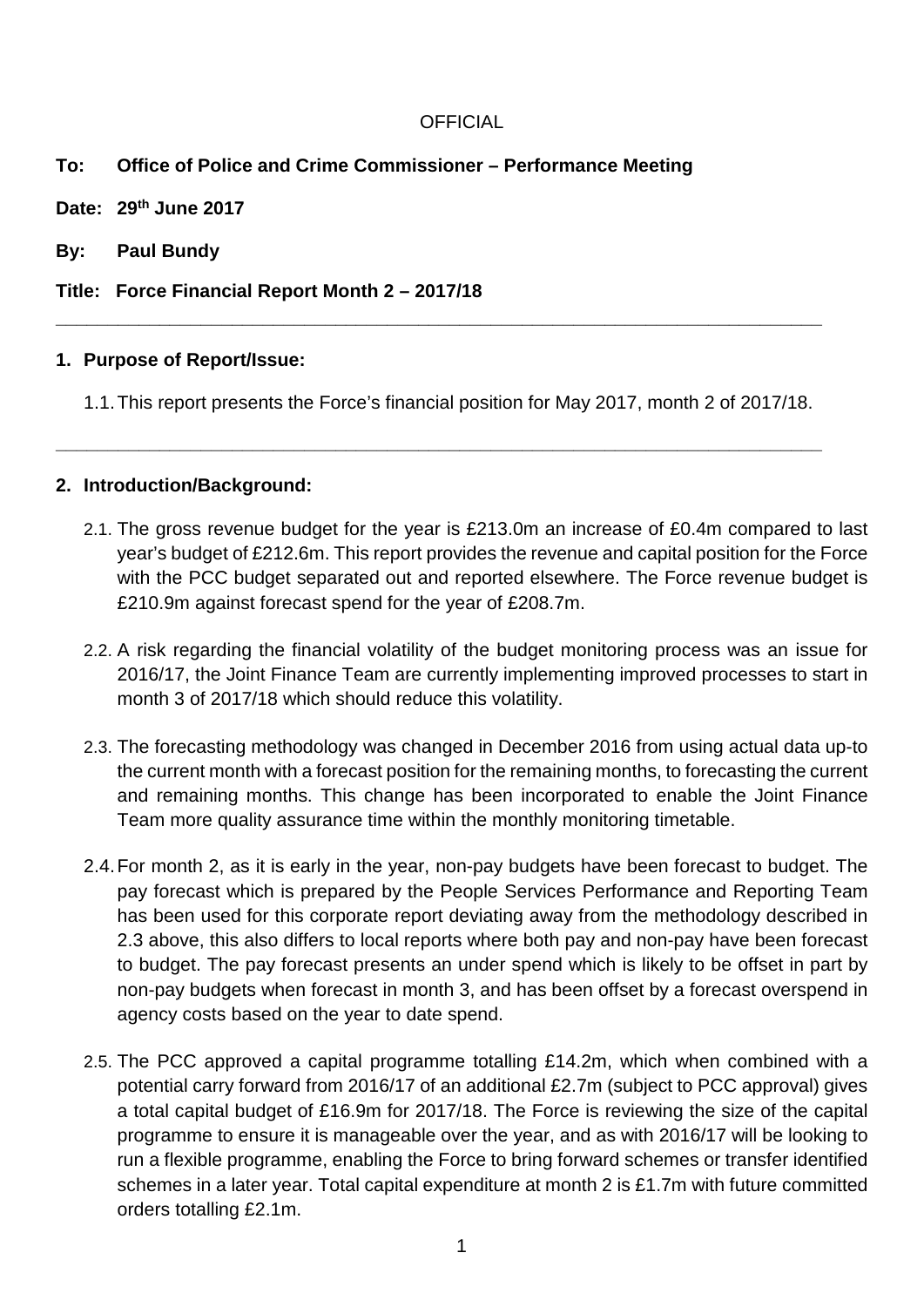**\_\_\_\_\_\_\_\_\_\_\_\_\_\_\_\_\_\_\_\_\_\_\_\_\_\_\_\_\_\_\_\_\_\_\_\_\_\_\_\_\_\_\_\_\_\_\_\_\_\_\_\_\_\_\_\_\_\_\_\_\_\_\_\_\_\_**

## **3. Revenue Budget Position**

- 3.1.The Force's revenue outturn position for 2017/18 is an under spend of £2.2m. Detailed at appendix A is a table that provides the Force budget by function and also by cost type.
- 3.2.Summary position.

|       | <b>Annual Month 1</b> |                              | Annual Month 2 |       |                   |  |
|-------|-----------------------|------------------------------|----------------|-------|-------------------|--|
|       |                       | Forecast   Budget   Variance | Actual         |       | Budget   Variance |  |
| fm    | £m                    | £m                           | £m             | fm    | fm                |  |
| 210.9 | 210.9                 |                              | 208.7          | 210.9 | (2.2)             |  |

## 3.3.Pay Budgets

- 3.3.1. Total pay is underspent in the amount of £2.2m;
- 3.3.2. The police officer pay is forecast to be underspent by £1.0m predominately due to variances in officer pay rates. Actual officer numbers for the first 2 months of the year have been in-line with the budgeted FTE of 1,927, and are forecast to remain as such during the year.
- 3.3.3. The month 2 pay forecast shows an average of 1939 FTE officers for the year, which results in an over spend totalling £0.6m, compared to the budget of 1927 FTE. The offsetting £1.6m underspend is the variance between the actual and budgeted officer rates, showing the differential between a probationers salary and slightly higher graded officers leaving the force. Variances for month 2 are only shown for police pay (including national insurance (NI) and pension), forecasts for allowances will be shown in month 3 as per 2.4 above.

|                          |                        | Month 1       |  |  |                        | Month 2       |                       |  |  |
|--------------------------|------------------------|---------------|--|--|------------------------|---------------|-----------------------|--|--|
| <b>Variance</b>          | <b>Volume</b><br>£'000 | Rate<br>£'000 |  |  | <b>Volume</b><br>£'000 | Rate<br>£'000 | <b>Total</b><br>£'000 |  |  |
| Police pay, NI & Pension |                        | -             |  |  | 592                    | (1,659)       | (1,067)               |  |  |

- 3.3.4. Whilst the above calculations are based on averages they show that the additional 12 officers result in a £0.6m overspend for pay, NI and pension (£49.8k per FTE). The rate variance shows the budgeted rates of £49.8k per officer for pay, NI and pension, is slightly higher than the actual per FTE which is £48.9k.
- 3.3.5. Police staff pay is forecast to be underspent by £2.3m. The staff underspend reflects the vacancy rate being above the 5% target, with the projection being that the number of staff working in the force will decrease during the financial year, although in September there will be a rise. The Force is currently under established on police staff and this is projected to remain so for the entire financial year. There are also a limited number of posts currently being held pending the implementation of change projects.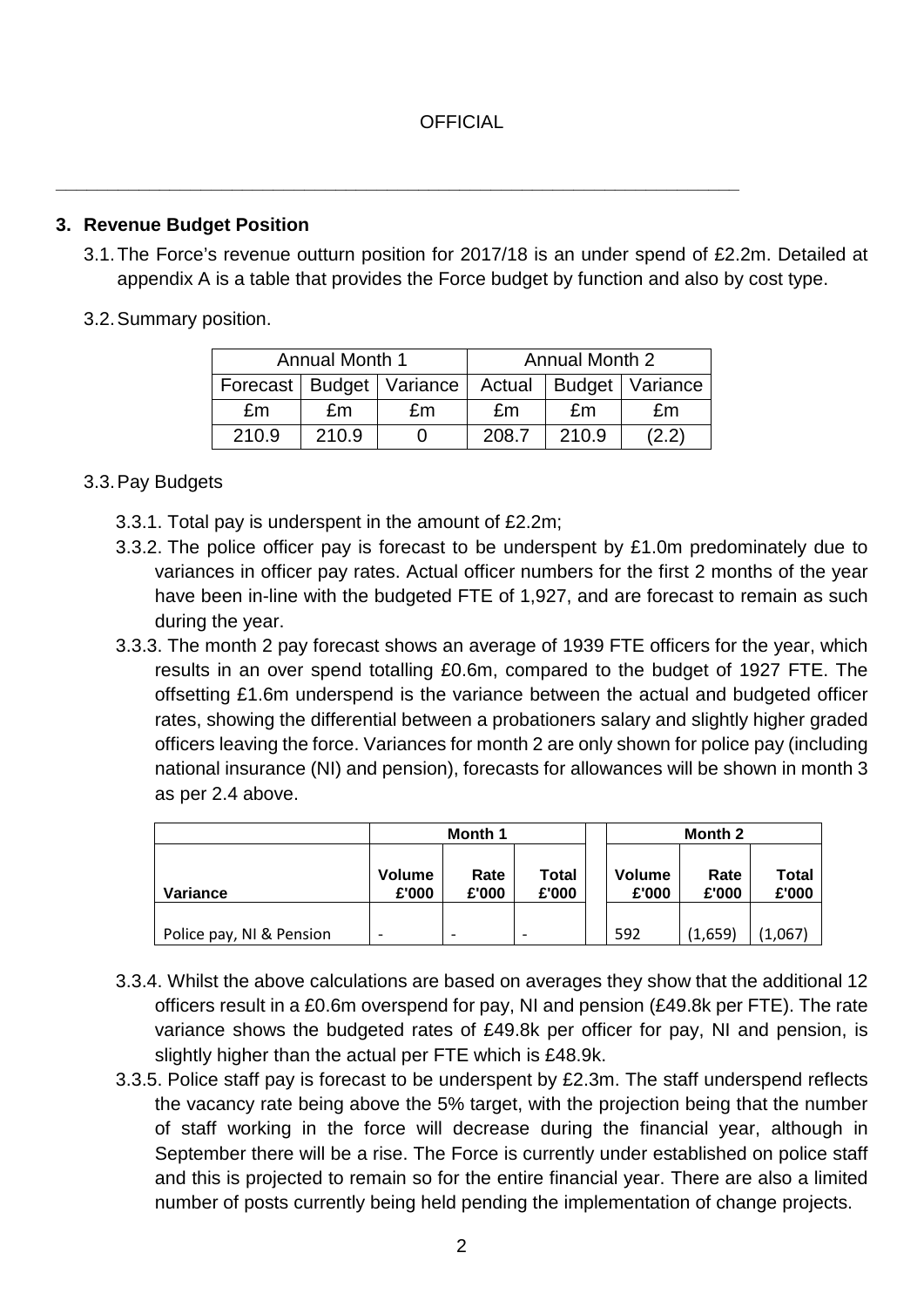- 3.3.6. Agency costs are forecast to be overspent by £1.2m based on the current year to date spend. Within Specialist Crime additional agency costs are expected due to Digital Forensics and Op Ravine along with covering vacancies.
- 3.3.7. All other pay costs have been forecast to budget at this early stage in the year, however it should be noted that the actual spend in Police Overtime was particularly high during month 2 at £0.8m, compared to prior year monthly averages of £0.5m per month. Further analysis will be required to understand the reason for this increase.

#### 3.4.Non Pay Budgets

3.4.1. The non-pay budgets have been forecast to budget at this early stage in the year.

## **4 Savings**

- 4.1 The outturn Strategic Change Savings schedule for 2017/18 currently shows a potential over achievement of savings of £2.4m, as can be seen in the table below.
- 4.2 In summary the 2017/18 budget included a savings target of £5.5m is currently forecast to over achieve by £2.4m.
- 4.3 The level of confidence in the savings is graded either purple, red, amber or green. The current profile has £1.6m as purple, red are £1.5m, amber are nil and the remainder £5.1m are green. The majority of the savings graded as green for 2017/18 have been taken as part of the budget setting process.
- 4.4 The Change Board is reviewing the savings classified as purple and therefore it is prudent not to rely on these being delivered.
- 4.5 The position is less favourable is they are removed in total leaving only a potential surplus of £0.8m with £1.5m of projects considered likely to change.

| <b>Financial Confidence RAG Totals</b>                              | <b>Surrey</b> |  |  |  |  |
|---------------------------------------------------------------------|---------------|--|--|--|--|
| <b>Green</b> = on plan & saving will be achieved                    |               |  |  |  |  |
| <b>Amber</b> = Some movement to deadline or saving possible         |               |  |  |  |  |
| <b>Red</b> = Saving figure or timing likely to be subject to change | 1,497         |  |  |  |  |
| <b>Purple</b> = Estimates based upon $45-55%$ split of benefits     |               |  |  |  |  |
| <b>Surplus / Deficit brought forward</b>                            |               |  |  |  |  |
| <b>Total Savings Plan</b>                                           | 7,867         |  |  |  |  |
| <b>Savings Target MTFP</b>                                          | 5,500         |  |  |  |  |
| Variance between Savings Target & Savings Plan                      |               |  |  |  |  |

#### **5. Reserves**

5.1. General reserves at the beginning of the year (1/4/17) were £8.7m, with specific reserves being an additional £6.4m and consisting of; the Chief Constable's Operational Reserve £0.6m, Operation Heather reserve £0.2m, Training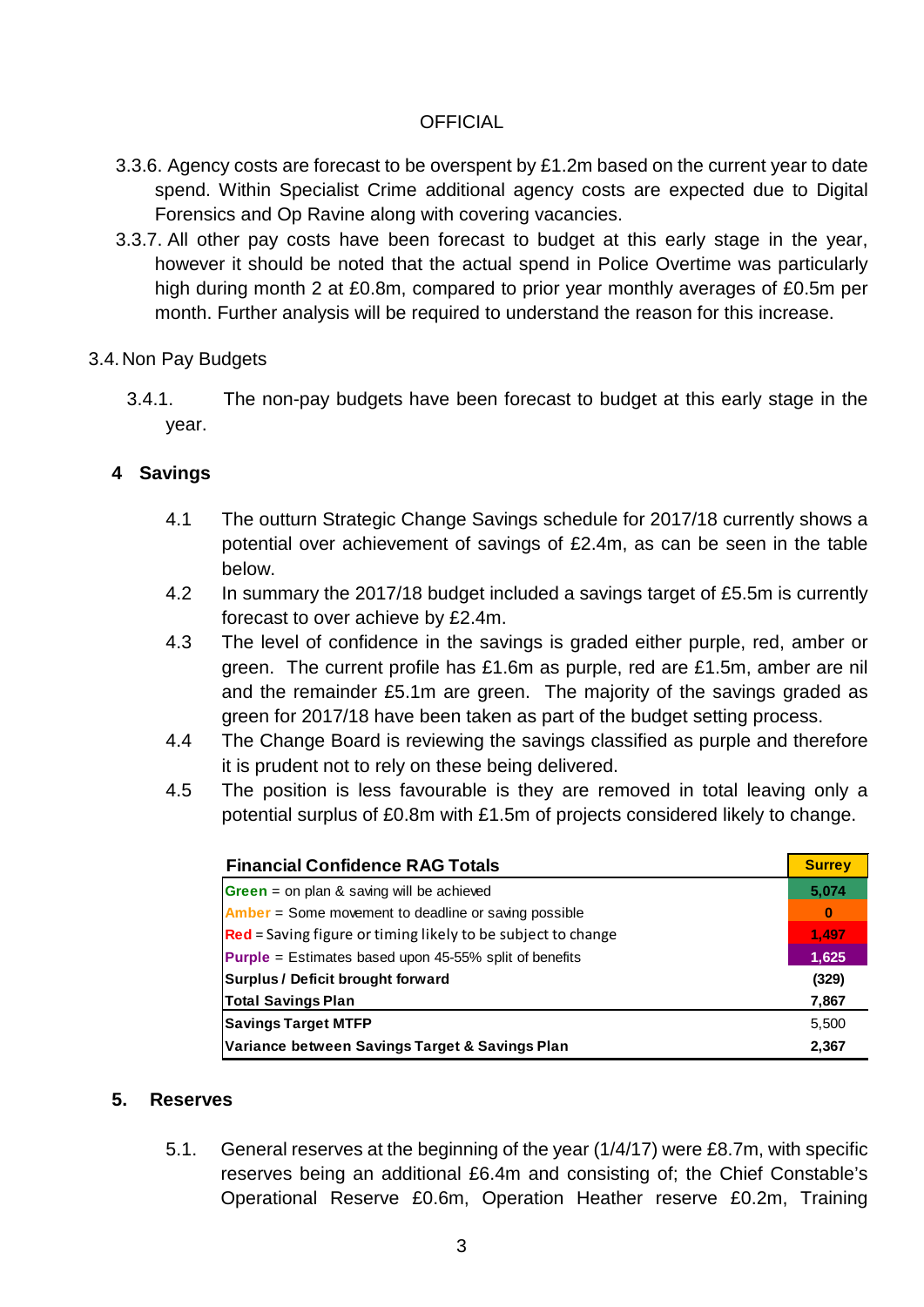reserve £0.4m and Estate maintenance reserve of £0.5m, Insurance reserve £2.0m and Ill Health reserve £2.7m.

- 5.2. The 2017/18 budget included the use of £1.4m general reserves which will reduced the balance to £7.3m. Any over or underspends at the year-end are also transferred to the general reserves.
- 5.3. The Insurance reserve and Ill Health reserve are used on an ongoing basis throughout the year to cover insurance liabilities and ill health commutations as they occur. For 2017/18 a decision was made not to transfer any additional funds to the ill Health reserve to save revenue cost for one year.
- 5.4. The Training Reserve is for additional PiYN implementation costs that will be incurred with the first half of 2017/18.
- 5.5. It is anticipated that the balance on the Operation Heather reserve will be fully utilised during the year.

# **6 Capital Budget Position**

- 6.1.The PCC approved a capital programme for 2017/18 totalling £14.2m, the carry forward from 2016/17 is an additional £2.7m (subject to PCC approval) giving a total capital budget of £16.9m. Detail of the capital programme is provided in appendix D.
- 6.2. The Force is reviewing the size of the capital programme to ensure it is manageable over the year, and as with 2016/17 will be looking to run a flexible programme, enabling the Force to bring forward schemes or transfer identified schemes in a later year.
- 6.3. The significant capital projects are ICT and Fleet replacement schemes, Digital Enablement, Enterprise Resource Planning (ERP), Air-conditioning, Estates Strategy and Integrated Communication & Control System (ICCS).
	- 6.1.Total capital expenditure at month 2 is £1.7m with future committed orders totalling £2.1m.
- 6.2. 2017/18 capital expenditure will be financed from grants received from the Home Office & other contributions, capital receipts from the sale of assets, and revenue funding. If necessary borrowing can also be used to fund capital expenditure, at present this is not required due to the level of receipts received and forecast from police buildings and house sales.

# **7. Provisions**

- 7.1.Provisions at the beginning of the year (1/4/17) were £2.1m, relating to restructuring £0.5m, Insurance Provision £1.5 and Bad Debt 0.1m.
- 7.2.Historically the Insurance fund was accounted for as a reserve, this changed in 2015/16 and has now been split between a reserve and provision in accordance with the insurance fund actuarial report.
- 7.3.The restructuring provision relates to 2017/18 change programmes, during the year, as changes programmes have been implemented the provision is released.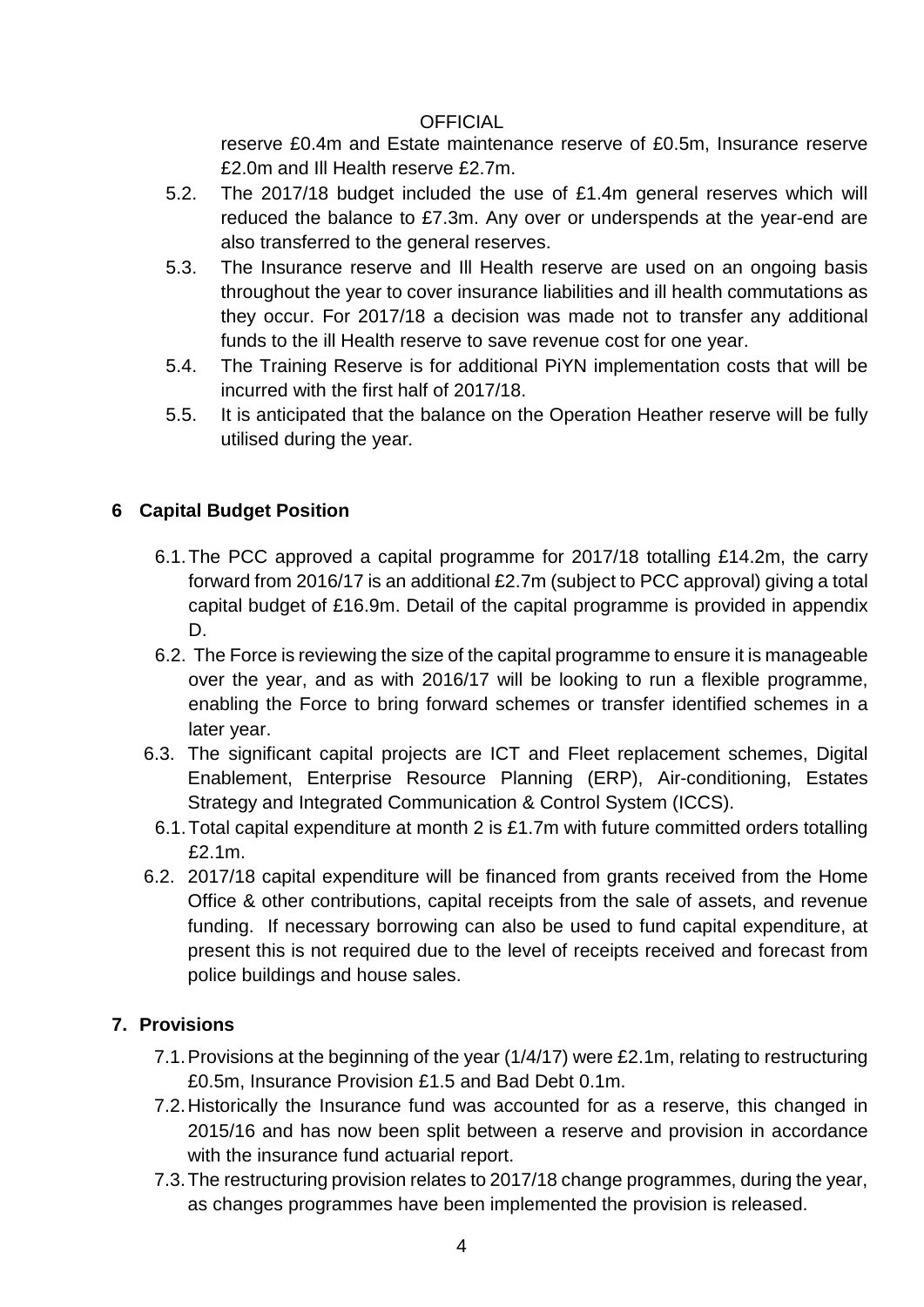#### **8. Risks**

- 8.1. The inability to control financial expenditure and achieve value for money would impact on achieving performance objectives and attract negative attention that affects the Force's reputation. The following are highlighted requiring attention;
	- 8.1.1. The Force continues to experience demand from significant historic cases such as Op Ravine/Livingstone, some funding has been included in the budget however this cost will be monitored closely during the year.
	- 8.1.2. There are currently oil and gas exploration protests in the county which drew on resources during 2016/17 and continues into 2017/18.
	- 8.1.3. Emergency Services Network (ESN) Work has started on the implementation of ESN but there is still significant uncertainty on the timing, resources and funding for this implementation.
	- 8.1.4. The financial forecasts presented an unusual level of volatility during 2016/17 which was sighted as due to the new ways of working with budget holders on the learning curve to fully understand their finances. This subsequently reduced the level of confidence in financial forecasts. A gold group continues to oversee improvements required within the Joint Finance Team, which are in the process of being implemented.

## **9. Decision[s] Required**

9.1. This report is for information.

## **Recommendation(s)/Future Activity:**

**Risks:** See section 8.

## Attachments/ Background Papers: Appendices A to E

**Contact details - Name:** Paul Bundy **Job Title:** Head of Finance **Telephone number:** 01483 639302 **Email address:** Paul.Bundy@surrey.pnn.police.uk

**\_\_\_\_\_\_\_\_\_\_\_\_\_\_\_\_\_\_\_\_\_\_\_\_\_\_\_\_\_\_\_\_\_\_\_\_\_\_\_\_\_\_\_\_\_\_\_\_\_\_\_\_\_\_\_\_\_\_\_\_\_\_\_\_\_\_\_\_\_\_\_\_\_\_\_\_\_\_**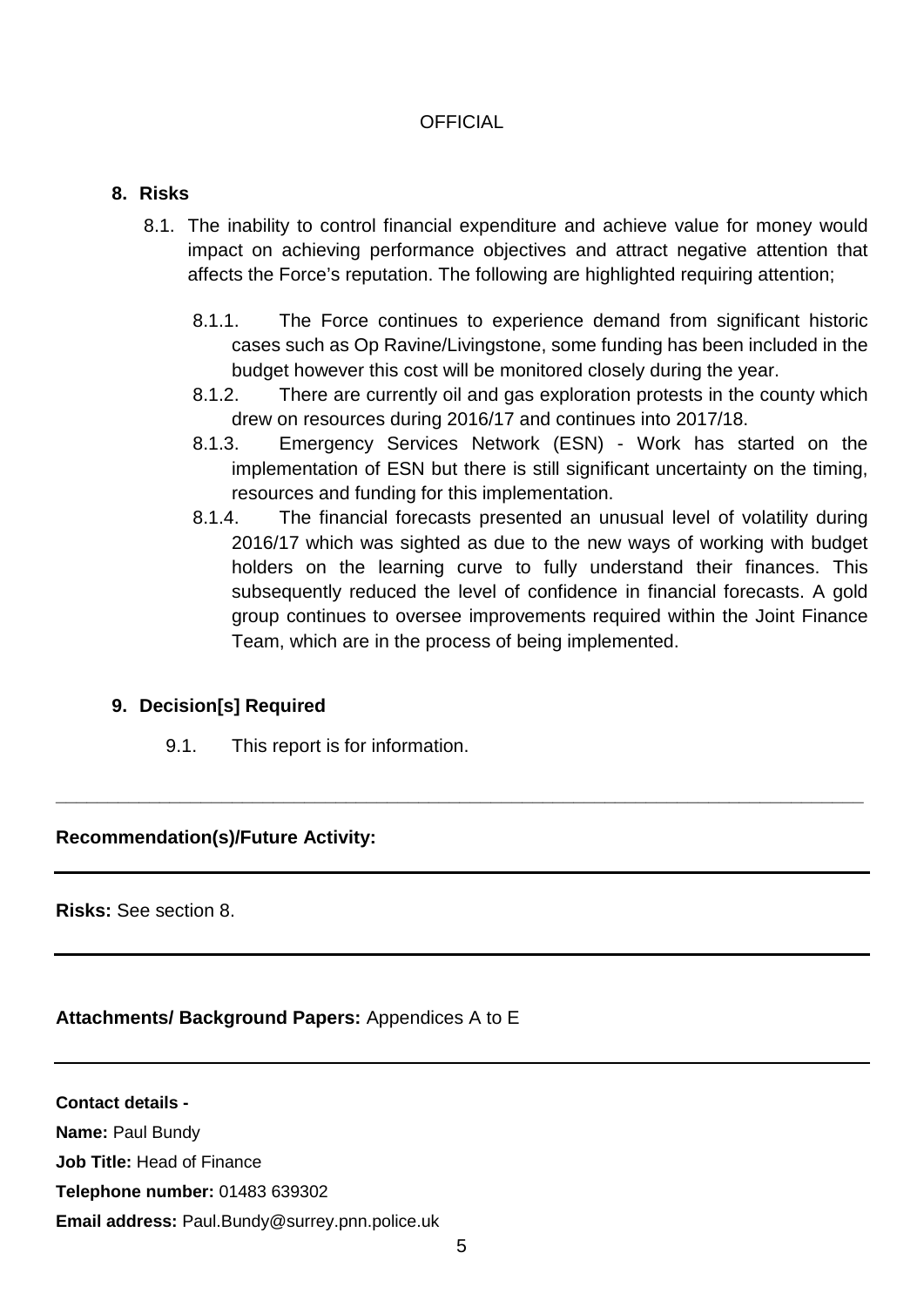#### Appendix A

#### **FINANCIAL OVERVIEW AS AT MAY 2017 Surrey & Sussex Policing Together INCOME AND EXPENDITURE INCOME AND EXPENDITURE CAPITAL EXPENDITURE PCC REVENUE BUDGET PORTFOLIO VARIANCES REVENUE BUDGET VARIANCES Year to Date Annual**<br>Actual Budget Variance Actual Budget **Year to Date Annual**<br>**Rudget Actual** Budget Actual Budget Variance Actual Budget Variance<br><del>R</del>oo **Roome Actual Actual Actual Actual Actual Revenue Budget Variance (excl PCC) and Summary Position Actual Budget Variance Actual Budget Variance Actual Budget Variance £'000 £'000 £'000 £'000 £'000 £'000 PCC TOTAL 501 340 161 2,038 2,038 0** IT Strategy 910 707 203 3,892 4,244 (352) 15.00% Fleet Strategy 725 519 206 3,090 3,112 (22)<br>
Fistates Strategy 63 395 (332) 2.214 2.371 (157) Estates Strategy 63 395 (332) 2,214 2,371 (157)<br>
Other Specific 19 1,121 (1,102) 6,167 6,725 (558) **NUE BUDGET BY FI** Other Specific 19 1,121 (1,102) 6,167 6,725 (558)<br>
Unallocated 0 78 (78) 429 468 (39) **Year to Date Annual**<br>Actual Budget Variance Actual Budget 10.00% Actual Budget Variance Actual Budget Variance Processes and District Controller Controller (1990) 429 (78) 429 (78) 429 (39) **£'000 £'000 £'000 £'000 £'000 £'000** Total 1,717 2,820 (1,103) 15,792 16,920 (1,128) North Division 3,374 3,855 (481) 20,989 23,131 (2,142)<br>East Division 4,130 4,599 (468) 25,397 27,592 (2,195) 5.00% East Division 4,130 4,599 (468) 25,397 27,592 (2,195)<br>West Division 4,196 4,999 (803) 26,943 29,997 (3,054) **Capital Expenditure Status** West Division 4,196 4,999 (803) 26,943 29,997 (3,054) Specialist Crime Local 1,785 2,640 (855) 13,481 15,840 (2,359)<br>Specialist Crime 1,445 1,786 (340) 9,552 10,714 (1,162) 0.00% 0% 10% Specialist Crime 1,445 1,786 (340) 9,552 10,714 (1,162) **Operations Local 27** 116 (89) 94 693 (599)<br> **Operations Local 2.124 2.594 (470) 16.697 15.562 1.135** (5.00)% Operations 2,124 2,594 (470) 16,697 15,562 1,135 Spend to date Public Protection 1,207 1,372 (165) 8,143 8,231 (88)<br>Criminal Justice 812 1,859 (1.048) 11,015 11,157 (142) 12% Criminal Justice<br>
Criminal Justice 812 1,859 (1,048) 11,015 11,157 (142)<br>
Probationers 754 0 754 6.229 0 6.229 (10.00)% Ordered Probationers 754 0 754 6,229 0 6,229 Contact Management 2,802 2,965 (163) 18,183 17,791 392<br>
Sub Total 22,656 26,785 (4,129) 156,724 160,708 (3,984) (15.00)% **Sub Total 22,656 26,785 (4,129) 156,724 160,708 (3,984)**  Un committed Chief Officers 376 303 73 1,904 1,820 84<br>DCC 169 183 (13) 890 1,095 (205) (20.00)% Revenue funded DCC 169 183 (13) 890 1,095 (205) PSD 285 397 (111) 2,634 2,380 254 Apr May Jun Jul Aug Sep Oct Nov Dec Jan Feb Mar Corporate Comms 179 211 (31) 1,202 1,263 (61)<br>
Service Quality 320 543 (223) 2.386 3.260 (874) 78% Service Quality 320 543 (223) 2,386 3,260 (874) Change Programme (187) (788) 602 (3,743) (4,730) 988<br>Sub Total (187) (788) 602 (3,743) (4,730) 988<br>Sub Total (1,144 848 296 5,274 5,089 185 Y TO VA RESIDENT AND RESIDENT AND RESIDENT AND RESIDENT AND RESIDENT AND RESIDENT AND RESIDENT AND RESIDENT AN **Sub Total 1,144 848 296 5,274 5,089 185 Capital Financing** IT 2,986 1,842 1,144 11,477 11,050 426 Finance 129 294 (165) 1,850 1,764 86 **Annual Forecast Variances by Cost Type** Estates & Facilities 3,388 3,475 (88) 10,082 10,098 (16)<br>
People Services 2,063 1,548 515 8,867 9,289 (421) 4% 1% People Services 2,063 1,548 515 8,867 9,289 (421)<br>
Insurance Services 336 262 75 1,564 1,569 (5) nsurance Services 336 262 75 1,564 1,569 (5)<br>Procurement Services 55 39 17 152 232 (79) 1500.00 Procurement Services 55 39 17 152 232 (79)<br>Transport Service (502) 89 (591) 268 536 (268) Grant Transport Service 1000.00 Receipts **Sub Total 8,455 7,549 907 34,259 34,537 (278)**  Central (1,024) 1,768 (2,792) 12,470 10,607 1,864 Officer Pay Variance 500.00 Capital Income Surplus Other funding **FORCE TOTAL 31,231 36,949 (5,719) 208,728 210,940 (2,213)**  unallocated codes 0.00 **REVENUE BUDGET BY COST TYPE** Asency contribution of the motor control of the Grants **Year to Date Annual** chiv pay Actual Budget Variance Actual Budget Variance<br>  $\frac{12000}{12000}$   $\frac{12000}{12000}$   $\frac{12000}{12000}$   $\frac{12000}{12000}$   $\frac{12000}{12000}$ -500.00<sup>0</sup> 66% **£'000 £'000 £'000 £'000 £'000 £'000** చ  $-1000.00$ Police Payroll 16,845 17,810 (964) 105,792 106,858 (1,067) <sup>100</sup> **Capital Scheme YTD Variances £50k or above** Police Overtime 871 704 167 4,227 4,227 0 Staff Payroll 9,418 10,719 (1,301) 61,979 64,316 (2,336)<br>Staff Overtime 171 275 (104) 1,651 1,651 0 -1500.00 Staff Overtime 171 275 (104) 1,651 1,651 0<br>Agency 238 25 213 1,340 150 1,190 50 Agency 238 238 25 213 1,340 150 1,190 Training 2,068 1 200 589 (389) 3,536 3,536 0<br>
Other Payroll Costs 200 589 (389) 3,536 3,536 0 Training 348 348 345 3 2,068 2,068 0 -2000.00  $\Omega$ -50 **Sub Total 28,092 30,468 (2,376) 180,593 182,806 (2,213)**  -2500.00 Premises 3,107 3,246 (139) 8,720 8,720  $-100$ Transport (267) 778 (1,045) 4,665 4,668 (3)<br>Supplies & Services 2,439 5,124 (2,685) 30,741 30,742 (2)<br>Financing 2 133 (130) 800 795 5 Transport (267) 778 (1,045) 4,665 4,668 (3) -3000.00 -150 Financing 2 133 (130) 800 795 5 **Sub Total 5,281 9,280 (3,999) 44,926 44,926 0**  -200 Income & Grants (2,144) (2,799) 655 (16,791) (16,791) 0 -250 **Sub Total (2,144) (2,799) 655 (16,791) (16,791) 0**  FORCETOTAL 31,229 36,949 (5,719) 206,728 210,940 (2,213) **FORCE TOTAL 31,229 36,949 (5,719) 208,728 210,940 (2,213)**  -300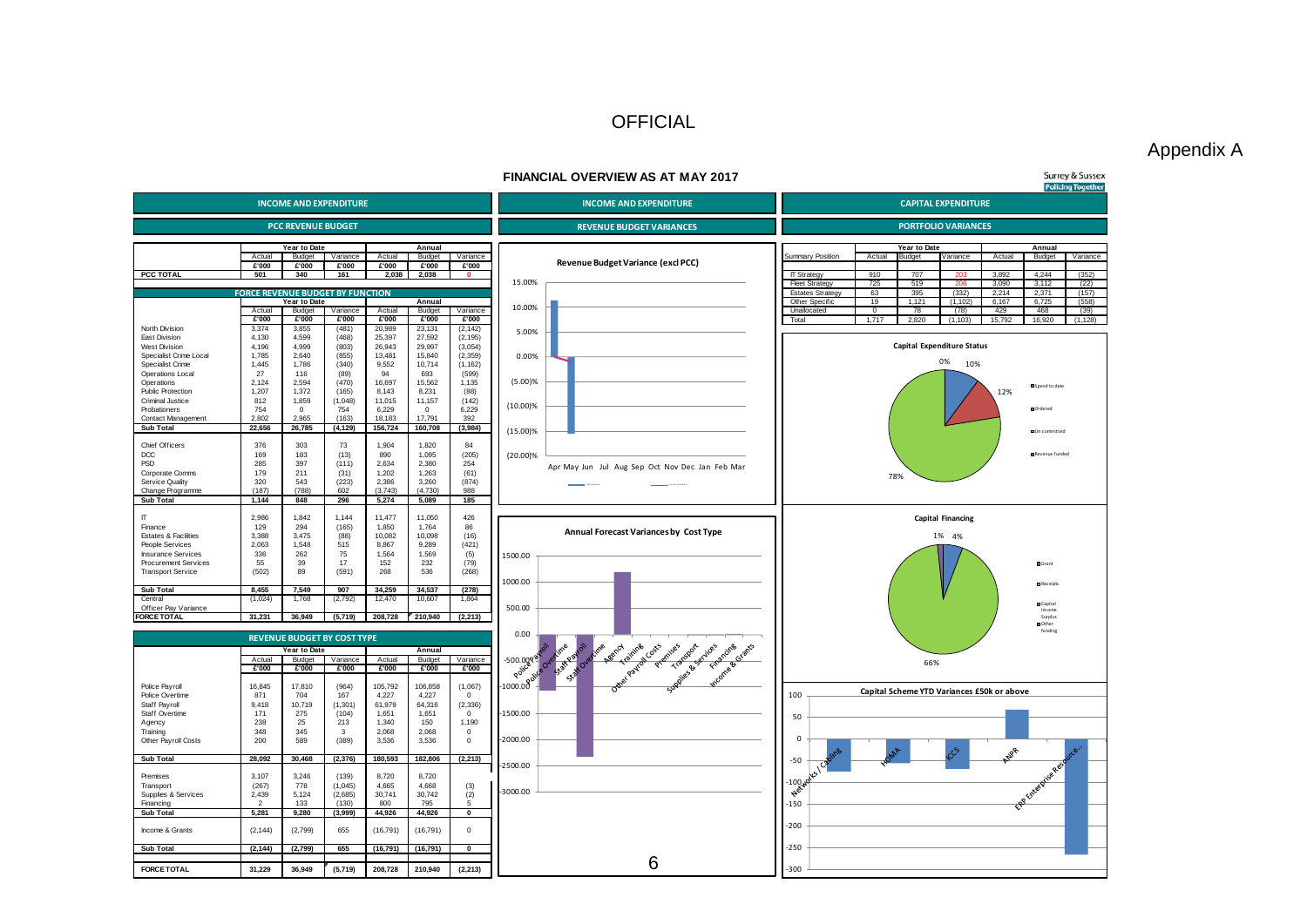Appendix B



# **FINANCIAL OVERVIEW AS AT MAY 2017**

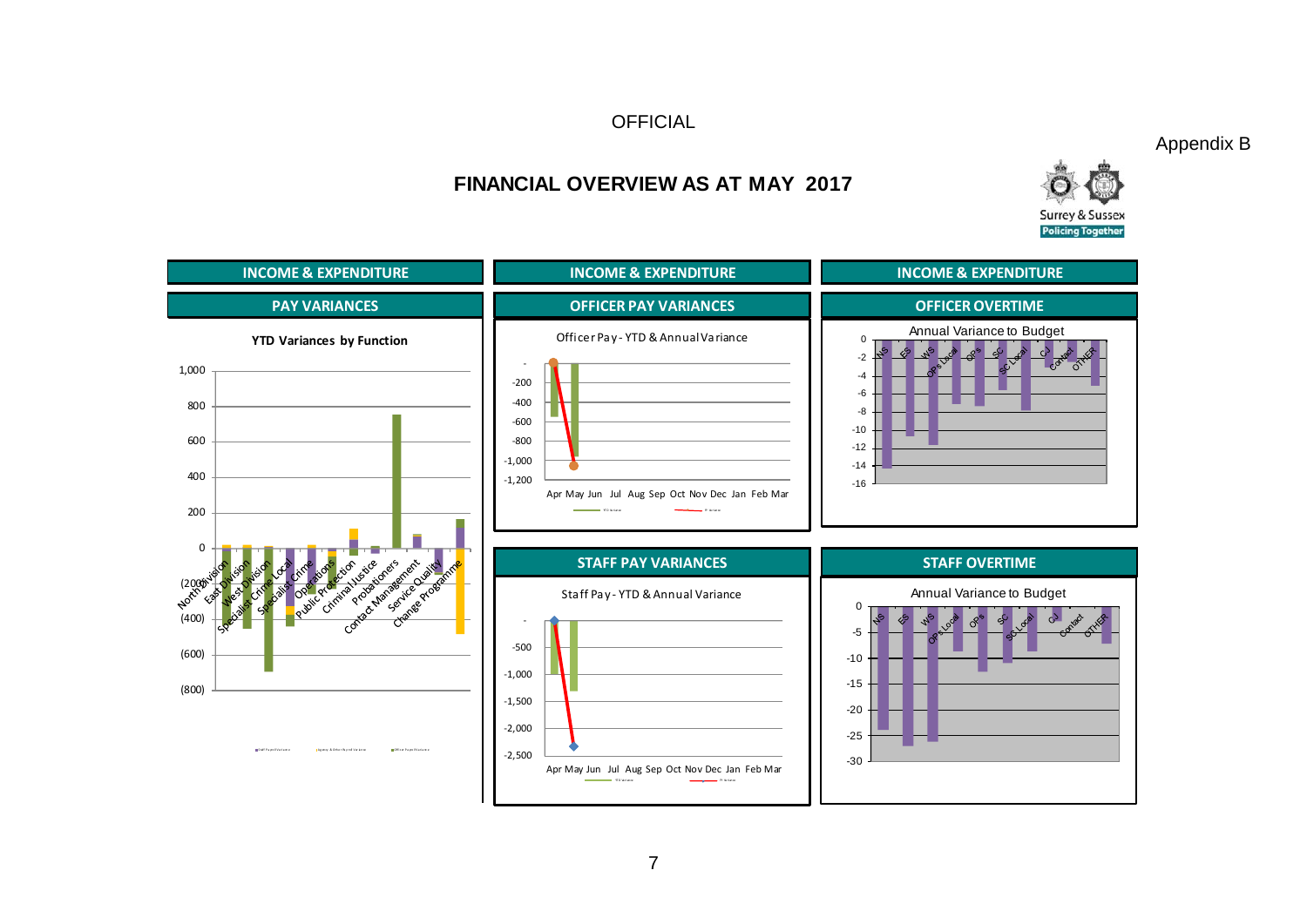Appendix C



# **FINANCIAL OVERVIEW AS AT MAY 2017**

| <b>BALANCE SHEET &amp; PROVISIONS</b> |          |          | <b>BALANCE SHEET &amp; PROVISIONS</b> |                                                         |  |  |
|---------------------------------------|----------|----------|---------------------------------------|---------------------------------------------------------|--|--|
| <b>RESERVES</b>                       |          |          | <b>ACCOUNTS PAYABLE</b>               |                                                         |  |  |
|                                       | 31/03/17 | 31/05/17 | <b>VAR</b>                            |                                                         |  |  |
|                                       | £ 000    | £ 000    | £ 000                                 | Am ount Due<br>No. of Invoices                          |  |  |
| <b>General Balances</b>               | 8,708    | 10,921   | 2,213                                 | 100<br>50                                               |  |  |
| Chief Constable Operational Reserve   | 571      | 571      | 0                                     | 45<br>80                                                |  |  |
| <b>III Health Reserve</b>             | 2,730    | 2,654    | (76)                                  | 40                                                      |  |  |
| <b>Operation Heather</b>              | 228      | 228      | 0                                     | 60<br>35                                                |  |  |
| <b>Training Reserve</b>               | 439      | 439      | $\Omega$                              | 30<br>40<br>25                                          |  |  |
| Estate Maintenance Reserve            | 500      | 500      | $\Omega$                              | 20<br>20                                                |  |  |
| <b>Restructuring Provision</b>        | 480      | 480      | $\Omega$                              | 15                                                      |  |  |
| Insurance Fund                        | 3,446    | 3,446    | $\Omega$                              | $\Omega$<br>10<br>31 - 61 - Over                        |  |  |
| <b>Bad Debt</b>                       | 108      | 108      | $\Omega$                              | $0 -$<br>5<br>$-20$<br>$\overline{30}$<br>120 120<br>60 |  |  |
|                                       |          |          |                                       | $\Omega$<br>$-40$<br>31 - 61 - Over<br>$0 -$            |  |  |
| <b>TOTAL</b>                          | 17,210   | 19,347   | 2,137                                 | 30<br>60<br>120 120<br>$-60$                            |  |  |







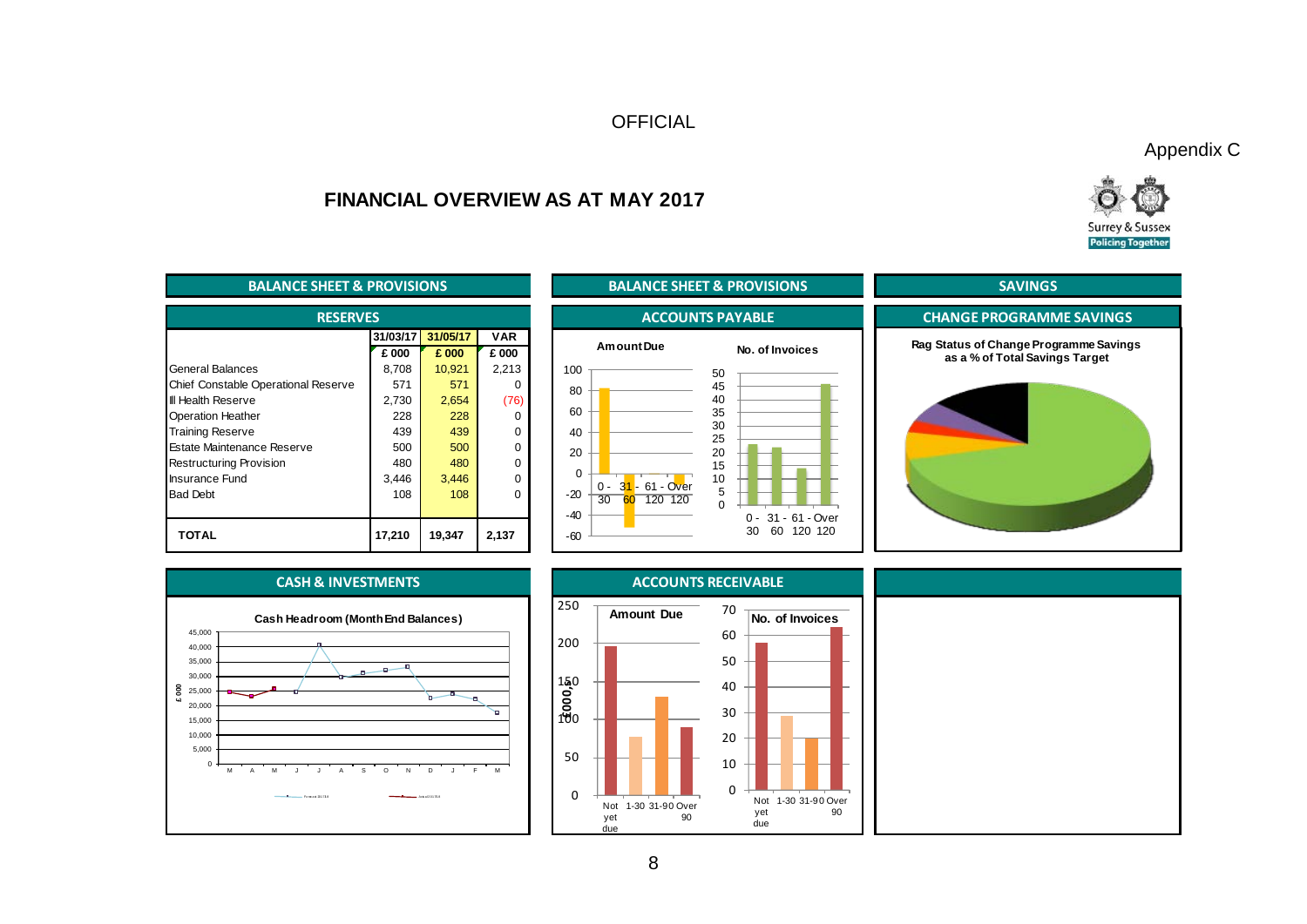# Appendix D

| C3 - Capital Report 2017/18                                                                 |                  |                                     |                            |                                   |                  |                                                        |
|---------------------------------------------------------------------------------------------|------------------|-------------------------------------|----------------------------|-----------------------------------|------------------|--------------------------------------------------------|
| Month 2<br>May                                                                              |                  |                                     |                            |                                   |                  | <b>Surrey &amp; Sussex</b><br><b>Policing Together</b> |
|                                                                                             |                  |                                     |                            |                                   |                  |                                                        |
| <b>Scheme</b>                                                                               | Chief<br>Officer | <b>Total 17-18</b><br><b>Budget</b> | <b>Actual Spend YTD</b>    | <b>Full Year</b><br><b>Budget</b> | O/S<br>Orders    | Total<br>2 Year                                        |
|                                                                                             |                  |                                     | Apr-17-May-17              | <b>YTD Variance</b>               |                  | <b>Budget</b>                                          |
| ICT Infrastructure Renewal / Business Continuity                                            |                  |                                     |                            |                                   |                  |                                                        |
| Hardware Refresh<br>Laptop Replacement Programme                                            | CIO<br>CIO       | 541,000<br>$\Omega$                 | 20,891<br>$\mathbf 0$      | (520, 109)                        | 93,728           | 541,000                                                |
| Networks / Cabling                                                                          | CIO              | 900,000                             | $\bf 0$                    | (900, 000)                        |                  | 900,000                                                |
| IT Peripherals - Printers                                                                   | CIO              | $\Omega$                            | 26,178                     | 26,178                            |                  | 0                                                      |
| HOMA                                                                                        | CIO              | 664,000                             | 660,909                    | (3.091)                           |                  | 664,000                                                |
| Planned Server Replacement<br><b>Access Identity Management</b>                             | CIO<br>CIO       | 0<br>$\mathbf 0$                    | 0<br>$\mathbf 0$           | $\Omega$<br>O                     | 10,800           | 0<br>0                                                 |
| Web Proxy Renewal                                                                           | CIO              | 57,000                              | $\mathbf 0$                | (57,000)                          |                  | 57,000                                                 |
| Wi Fi Upgrades                                                                              | CIO              | 50,000                              | $\bf 0$                    | (50,000)                          |                  | 50,000                                                 |
| NetApp Storage Refresh                                                                      | CIO              | 113,000                             | $\mathbf 0$                | (113,000)                         |                  | 113,000                                                |
| Mobile Phone Replacement<br>Infrastructure & Networks                                       | CIO<br>CIO       | 200,000<br>73,000                   | $\mathbf 0$<br>$\mathbf 0$ | (200,000)<br>(73,000)             |                  | 200,000<br>73,000                                      |
| Wireless                                                                                    | CIO              | 200,000                             | $\Omega$                   | (200, 000)                        |                  | 200,000                                                |
| Sub-Total                                                                                   |                  | 2,798,000                           | 707,978                    | (2,090,022)                       | 104,528          | 2,798,000                                              |
| <b>Specific ICT Capital Schemes</b>                                                         |                  |                                     |                            |                                   |                  |                                                        |
| Apex application Migration                                                                  | <b>CIO</b>       | 74,000                              | $\bf 0$                    | (74,000)                          |                  | 74,000                                                 |
| <b>Firewall and Security Devices</b>                                                        | CIO              | 135,000                             | $\mathbf 0$                | (135,000)                         |                  | 135,000                                                |
| Windows 2003 Refresh (Collaboration)<br>Public Services Network Upgrade (Collaboration)     | CIO<br>CIO       | 66,969<br>$\Omega$                  | 12,100<br>(146)            | (54.869)<br>(146)                 |                  | 66,969<br>0                                            |
| IL4 Remediation (Collaboration)                                                             | CIO              | 68,000                              | $\bf 0$                    | (68,000)                          |                  | 68,000                                                 |
| <b>Technical IA Controls</b>                                                                | CIO              | 68,000                              | $\mathbf 0$                | (68,000)                          |                  | 68,000                                                 |
| Lync Federation and Edge Services                                                           | CIO              | 34,000                              | $\mathbf 0$                | (34,000)                          |                  | 34,000                                                 |
| Archive (Sharepoint/E-Mail data)<br><b>Active Directory</b>                                 | CIO<br>CIO       | 68,000<br>56,000                    | $\mathbf 0$<br>$\mathbf 0$ | (68,000)<br>(56,000)              |                  | 68,000<br>56,000                                       |
| Mobile Data Terminals - Refresh                                                             | CIO              | 36,887                              | 186,907                    | 150,020                           |                  | 36,887                                                 |
| Niche to PND Photo Upload                                                                   | CIO              | 20,000                              | 0                          | (20,000)                          |                  | 20,000                                                 |
| Data Centre Back Up                                                                         | CIO              | 157,344                             | 3,985                      | (153, 359)                        | 46,420           | 157,344                                                |
| Hybrid Body Worn Video Infrastructure                                                       | CIO              | 70,000                              | $\mathbf 0$                | (70,000)                          |                  | 70,000                                                 |
| Sharepoint - Corporate Knowledge<br>Digital Enablement 2                                    | CIO<br>CIO       | 50,269<br>542,000                   | $\mathbf 0$<br>$\Omega$    | (50, 269)<br>(542,000)            |                  | 50,269<br>542,000                                      |
| Sub-Total                                                                                   |                  | 1,446,469                           | 202,846                    | (1, 243, 623)                     | 46.420           | 1,446,469                                              |
| <b>Fleet Annual Replacement Schemes</b>                                                     |                  |                                     |                            |                                   |                  |                                                        |
| Vehicle Replacement                                                                         | CFO              | 2,962,102                           | 724,985                    | (2, 237, 117)                     | 1,018,484        | 2,962,102                                              |
| Vehicle Telemetry                                                                           | CFO              | 150,000                             | $\Omega$                   | (150,000)                         |                  | 150,000                                                |
| <b>Sub-Total</b>                                                                            |                  | 3,112,102                           | 724,985                    | (2, 387, 117)                     | 1,018,484        | 3,112,102                                              |
| <b>Specific Capital Schemes</b><br>Divisional Estates' Strategy                             | CFO              | 894,000                             | 34,900                     | (859, 100)                        |                  | 894,000                                                |
| Air Conditioning                                                                            | CFO              | 390,994                             | 0                          | (390, 994)                        | 422,172          | 390,994                                                |
| Former Section House Scheme                                                                 | CFO              | 172,000                             | $\mathbf 0$                | (172,000)                         |                  | 172,000                                                |
| Estates' Strategy - Environmental                                                           | CFO              | 329,835                             | 27,673                     | (302, 162)                        | 7,438            | 329,835                                                |
| Estates' Strategy - Custody Compliance<br>Estates' Strategy - Guildford and Staines Custody | CFO<br>CFO       | 260,000<br>324,000                  | $\mathbf 0$                | (260,000)<br>(324,000)            |                  | 260,000<br>324,000                                     |
| Sub-Total                                                                                   |                  | 2.370.829                           | 62,574                     | (2, 308, 255)                     | 429.609          | 2.370.829                                              |
| <b>Specific Capital Schemes - Operations</b>                                                |                  |                                     |                            |                                   |                  |                                                        |
| <b>ICCS</b>                                                                                 | ACC Op           | 869,769                             | 2,925                      | (866, 844)                        | 227,651          | 869,769                                                |
| ANPR                                                                                        | ACC Op           | 146,132                             | 84,623                     | (61, 509)                         | 7,222            | 146,132                                                |
| Taser Replacement and Uplift                                                                | ACC Op           | 403,523                             | 12,000                     | (391, 523)                        | 4,640            | 403,523                                                |
| ESN- Hardware & Infrastructure<br><b>ESN-Devices</b>                                        | ACC Op<br>ACC Op | 500,000<br>500,000                  | $\mathbf 0$<br>$\mathbf 0$ | (500,000)<br>(500,000)            |                  | 500,000<br>500,000                                     |
| Command & Control Replacement                                                               | ACC Op           | 550,000                             | $\mathbf 0$                | (550,000)                         |                  | 550,000                                                |
| <b>ANPR Mobile Application</b>                                                              | ACC Op           | 31,808                              | $\mathbf 0$                | (31, 808)                         |                  | 31.808                                                 |
| Firearms Vehicle Uplift                                                                     | ACC Op           | 150,000                             | $\mathbf 0$                | (150,000)                         |                  | 150,000                                                |
| Cleartone Connectivity Upgrade                                                              | ACC Op           | 36,432                              | $\mathbf 0$                | (36, 432)                         |                  | 36,432                                                 |
| Sub-Total                                                                                   |                  | 3,187,664                           | 99,549                     | (3,088,115)                       | 239,514          | 3,187,664                                              |
| Specific Capital Schemes - Local Policing                                                   |                  |                                     |                            |                                   |                  |                                                        |
| Mobile Data Terminals<br>Digital Interview Recording Phase 1&2                              | ACC LP<br>ACC LP | $\Omega$<br>162,550                 | $\mathbf 0$<br>$\mathbf 0$ | (162, 550)                        | 6,000<br>138,890 | $\mathbf 0$<br>162,550                                 |
| Contact and Deployment Telephony (CC6)                                                      | ACC LP           | 40,862                              | $\mathbf 0$                | (40, 862)                         |                  | 40,862                                                 |
| CC6 Soft Vacate                                                                             | ACC LP           | 81,000                              | $\mathbf 0$                | (81,000)                          |                  | 81,000                                                 |
| Queue Buster 101                                                                            | ACC LP           | 50,000                              | $\mathbf 0$                | (50,000)                          |                  | 50,000                                                 |
| Elmbridge CCTV                                                                              | ACC LP           | 100,000                             | $\mathbf 0$                | (100, 000)                        |                  | 100,000                                                |
| Sub-Total                                                                                   |                  | 434,412                             | $\bf{0}$                   | (434, 412)                        | 144,890          | 434,412                                                |
| Specific Capital Schemes - Specialist Crime                                                 |                  |                                     |                            |                                   |                  |                                                        |
| HTCU & POLIT Infrastructure Remediation<br><b>Digital Forensics</b>                         | ACC SC<br>ACC SC | 300,000<br>522,000                  | $\mathbf 0$<br>$\mathbf 0$ | (300,000)<br>(522,000)            |                  | 300,000<br>522,000                                     |
| Altia Data Exploitation                                                                     | ACC SC           | 45,440                              | $\mathbf 0$                | (45, 440)                         |                  | 45,440                                                 |
| <b>Sub-Total</b>                                                                            |                  | 867,440                             | $\bf{0}$                   | (867, 440)                        | 0                | 867,440                                                |
| <b>Specific Capital Schemes</b>                                                             |                  |                                     |                            |                                   |                  |                                                        |
| ERP Enterprise Resource Planning (Collaboration)                                            | ACO              | 2,236,383                           | (80, 280)                  | (2,316,663)                       | 100,350          | 2,236,383                                              |
| Sub-Total                                                                                   |                  | 2,236,383                           | (80, 280)                  | (2,316,663)                       | 100,350          | 2,236,383                                              |
| <b>Total Schemes</b>                                                                        |                  | 16,453,299                          | 1,717,651                  | (14, 735, 648)                    | 2,083,795        | 16,453,299                                             |
| Unallocated - Budget Only                                                                   | CFO              | 468,000                             |                            | (468,000)                         |                  | 468,000                                                |
| <b>Overall Total</b>                                                                        |                  | 16,921,299                          | 1,717,651                  | (15, 203, 648)                    | 2,083,795        | 16,921,299                                             |